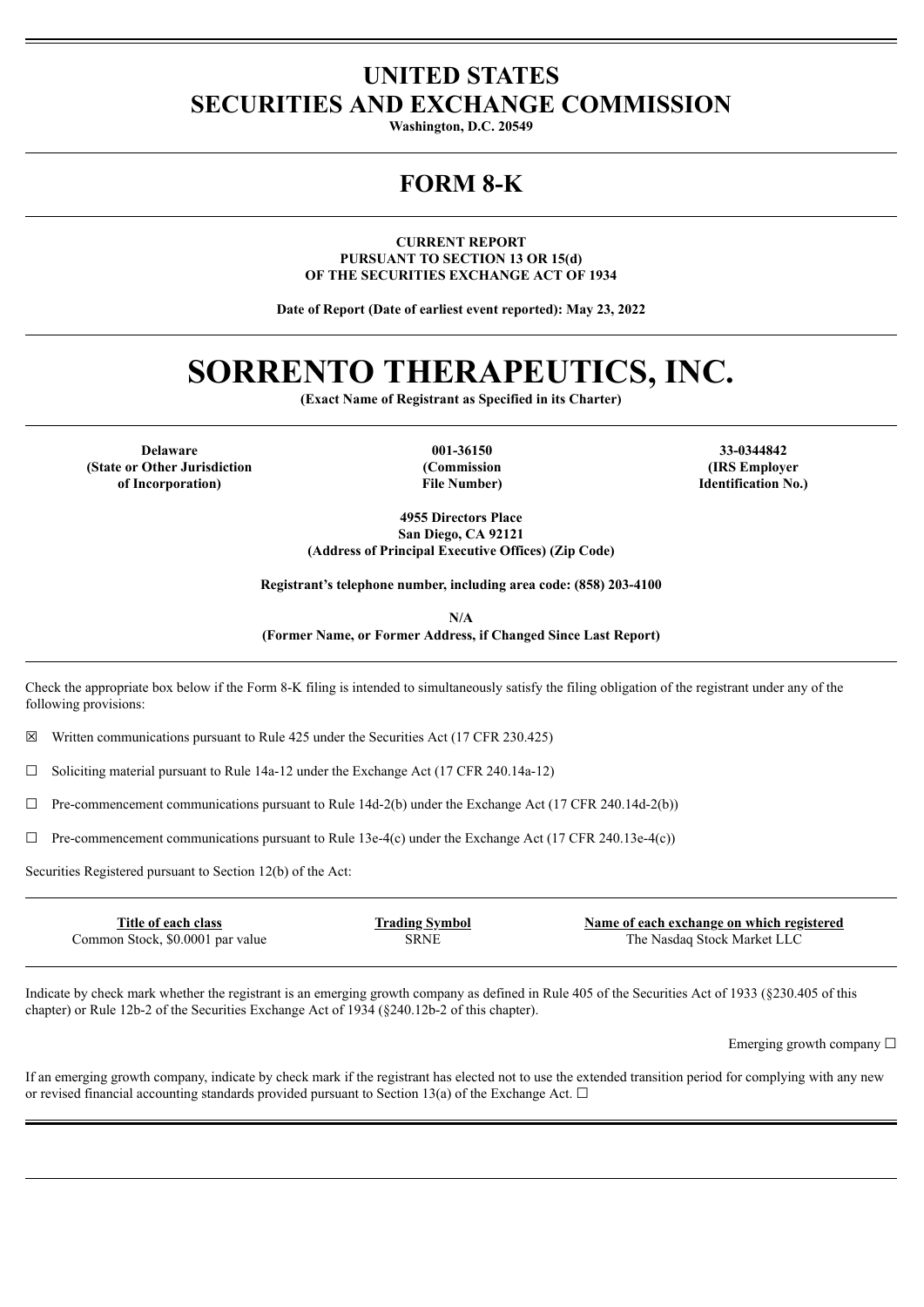#### **Item 8.01. Other Information.**

As previously announced, on March 17, 2022, Scilex Holding Company ("Scilex"), a majority-owned subsidiary of Sorrento Therapeutics, Inc. ("Sorrento"), entered into an agreement and plan of merger (the "Business Combination Agreement") with Vickers Vantage Corp. I, a Cayman Islands exempted company ("Vickers"), and Vantage Merger Sub Inc., a Delaware corporation and wholly-owned subsidiary of Vickers ("Merger Sub").

The Business Combination Agreement provides, among other things, (i) on the terms and subject to the conditions set forth therein, that Merger Sub will merge with and into Scilex, with Scilex surviving as a wholly-owned subsidiary of Vickers (the "Merger"), and (ii) that prior to the closing of the Merger, Vickers will migrate to and domesticate as a Delaware corporation in accordance with Section 388 of the General Corporation Law of the State of Delaware and the Cayman Islands Companies Law (2020 Revision). The Merger and the other transactions contemplated by the Business Combination Agreement are hereinafter referred to as the "Business Combination".

The completion of the Business Combination is conditioned upon, among other things, the applicable waiting period under the Hart-Scott-Rodino Antitrust Improvements Act of 1976 and the rules and regulations promulgated thereunder (the "HSR Act") relating to the Merger having been expired or been terminated. Effective as of 11:59 p.m. Eastern Time on May 19, 2022, the waiting period under the HSR Act expired with respect to the Merger.

Under the Business Combination Agreement, the obligations of each of Scilex and Vickers to consummate the Business Combination are subject to the satisfaction or waiver of certain customary closing conditions of the respective parties, including: (i) no existence of any order, statute, rule or regulations enjoining or prohibiting the consummation of the Merger; (ii) the registration statement and proxy statement/prospectus filed by Vickers relating to the Business Combination Agreement and the Business Combination (the "Registration Statement") becoming effective under the Securities Act of 1933, as amended (the "Securities Act"), and no stop order suspending the effectiveness of the Registration Statement having been issued and no proceedings for that purpose having been initiated or threatened by the Securities and Exchange Commission (the "SEC") that have not been withdrawn; and (iii) the approval and adoption of the Business Combination Agreement and the transactions contemplated thereby by the requisite vote of Vickers' shareholders and the requisite approval of Scilex's stockholders by written consent.

#### **Important Information for Investors and Stockholders**

This Current Report on Form 8-K relates to a proposed transaction between Scilex and Vickers. This Current Report on Form 8-K does not constitute an offer to sell or exchange, or the solicitation of an offer to buy or exchange, any securities, nor shall there be any sale of securities in any jurisdiction in which such offer, sale or exchange would be unlawful prior to registration or qualification under the securities laws of any such jurisdiction. In connection with the transaction described herein, on May 13, 2022, Vickers filed with the SEC a Registration Statement on Form S-4, which includes a document that serves as a prospectus and proxy statement of Vickers, referred to as proxy statement/prospectus. After the Registration Statement is declared effective by the SEC, the proxy statement/prospectus will be sent to all Vickers shareholders as of a record date for the meeting of Vickers shareholders to be established for voting on the proposed Business Combination. Vickers will also file other documents regarding the proposed transaction with the SEC. This Current Report on Form 8-K does not contain all of the information that will be contained in the proxy statement/prospectus or other documents filed or to be filed with the SEC. Investors and security holders of Vickers are urged to read these materials (including any amendments or supplements thereto) and any other relevant documents in connection with the transaction that Vickers files with the SEC when, and if, they become available because they will contain important information about Vickers, Scilex and the proposed transaction. Investors and security holders will be able to obtain free copies of the Registration Statement, the proxy statement/prospectus and all other relevant documents filed or that will be filed with the SEC by Vickers through the website maintained by the SEC at www.sec.gov.

#### **Participants in the Solicitation**

Vickers and its directors and executive officers may be deemed participants in the solicitation of proxies from Vickers's shareholders in connection with the transaction. A list of the names of such directors and executive officers and information regarding their interests in the proposed business combination will be contained in the proxy statement/prospectus when available. You may obtain free copies of these documents as described in the preceding paragraph.

Scilex and its directors and executive officers may also be deemed to be participants in the solicitation of proxies from the shareholders of Vickers in connection with the proposed transaction. Information about Scilex's directors and executive officers and information regarding their interests in the proposed transaction will be included in the proxy statement/prospectus for the proposed transaction.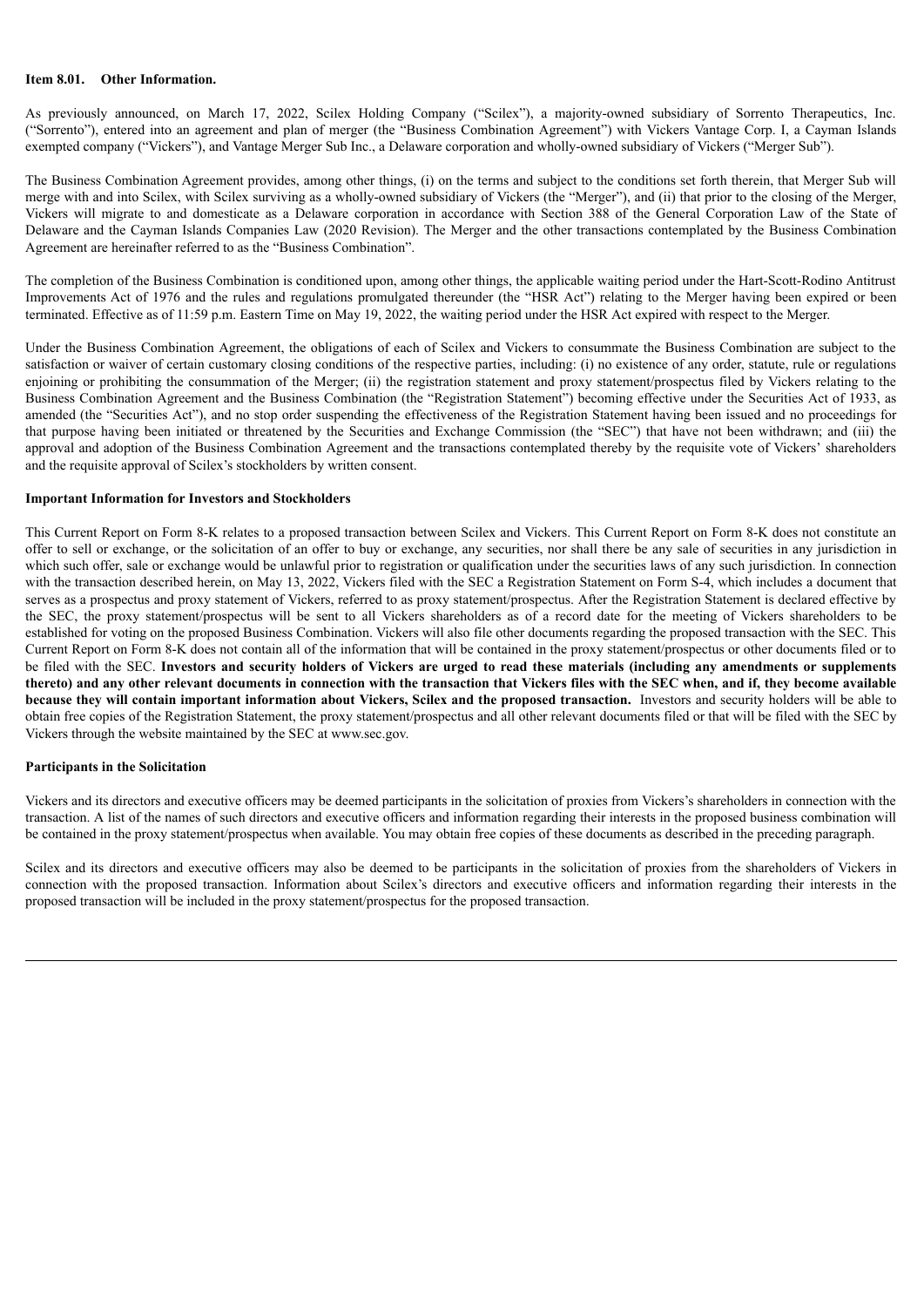#### **Non-Solicitation**

This Current Report on Form 8-K is not a proxy statement or solicitation of a proxy, consent or authorization with respect to any securities or in respect of the potential transaction and shall not constitute an offer to sell or a solicitation of an offer to buy the securities of Vickers, the combined company or Scilex, nor shall there be any sale of any such securities in any state or jurisdiction in which such offer, solicitation or sale would be unlawful prior to registration or qualification under the securities laws of such state or jurisdiction. No offer of securities shall be made except by means of a prospectus meeting the requirements of the Securities Act of 1933, as amended.

#### **Forward-Looking Statements**

This Current Report on Form 8-K and any statements made for and during any presentation or meeting concerning the matters discussed in this Current Report on Form 8-K contain forward-looking statements related to Vickers, Sorrento and its subsidiaries, including but not limited to Scilex, under the safe harbor provisions of Section 21E of the Private Securities Litigation Reform Act of 1995 and are subject to risks and uncertainties that could cause actual results to differ materially from those projected. Forward-looking statements include statements regarding the proposed Business Combination between Scilex and Vickers. Risks and uncertainties that could cause Sorrento's and Scilex's actual results to differ materially and adversely from those expressed in our forward-looking statements, include, but are not limited to: the inability of the parties to consummate the proposed Business Combination transaction for any reason or the occurrence of any event, change or other circumstances that could give rise to the termination of the Business Combination Agreement, including any failure to meet applicable closing conditions; changes in the structure, timing and completion of the proposed transaction between Vickers and Scilex; Vickers's ability to continue its listing on the Nasdaq Capital Market until closing of the proposed transaction; the combined company's ability to list its securities on Nasdaq or other major securities exchange after closing of the proposed transaction; the ability of the parties to achieve the benefits of the proposed transaction, including future financial and operating results of the combined company; the ability of the parties to realize the expected synergies from the proposed transaction; risks related to the outcome of any legal proceedings that may be instituted against the parties following the announcement of the proposed Business Combination; general economic, political and business conditions; risks related to the ongoing COVID-19 pandemic; the risk that the potential product candidates that Scilex develops may not progress through clinical development or receive required regulatory approvals within expected timelines or at all; risks relating to uncertainty regarding the regulatory pathway for Scilex's product candidates; the risk that Scilex will be unable to successfully market or gain market acceptance of its product candidates; the risk that Scilex's product candidates may not be beneficial to patients or successfully commercialized; the risk that Scilex has overestimated the size of the target patient population, their willingness to try new therapies and the willingness of physicians to prescribe these therapies; risks that the results of the Phase 2 trial for SP-103 or Phase 1 trial for SP-104 may not be successful; risks that the prior results of the clinical trials of SP-102 (SEMDEXA™), SP-103 or SP-104 may not be replicated; regulatory and intellectual property risks; the risk that any requisite regulatory approvals to complete the transaction are not obtained, are delayed or are subject to unanticipated conditions that could adversely affect the combined company or the expected benefits of the proposed transaction or that the approval of Vickers's shareholders is not obtained; the risk of failure to realize the anticipated benefits of the proposed transaction; the amount of redemption requests made by Vickers's shareholders and other risks and uncertainties indicated from time to time and other risks set forth in Sorrento's and Vickers's filings with the SEC, including in the Registration Statement. Investors are cautioned not to place undue reliance on these forward-looking statements, which speak only as of the date of this release, and we undertake no obligation to update any forward-looking statement in this Current Report on Form 8-K except as may be required by law.

#### **Item 9.01. Financial Statements and Exhibits.**

(d) Exhibits.

104 Cover Page Interactive Data File, formatted in Inline Extensible Business Reporting Language (iXBRL).